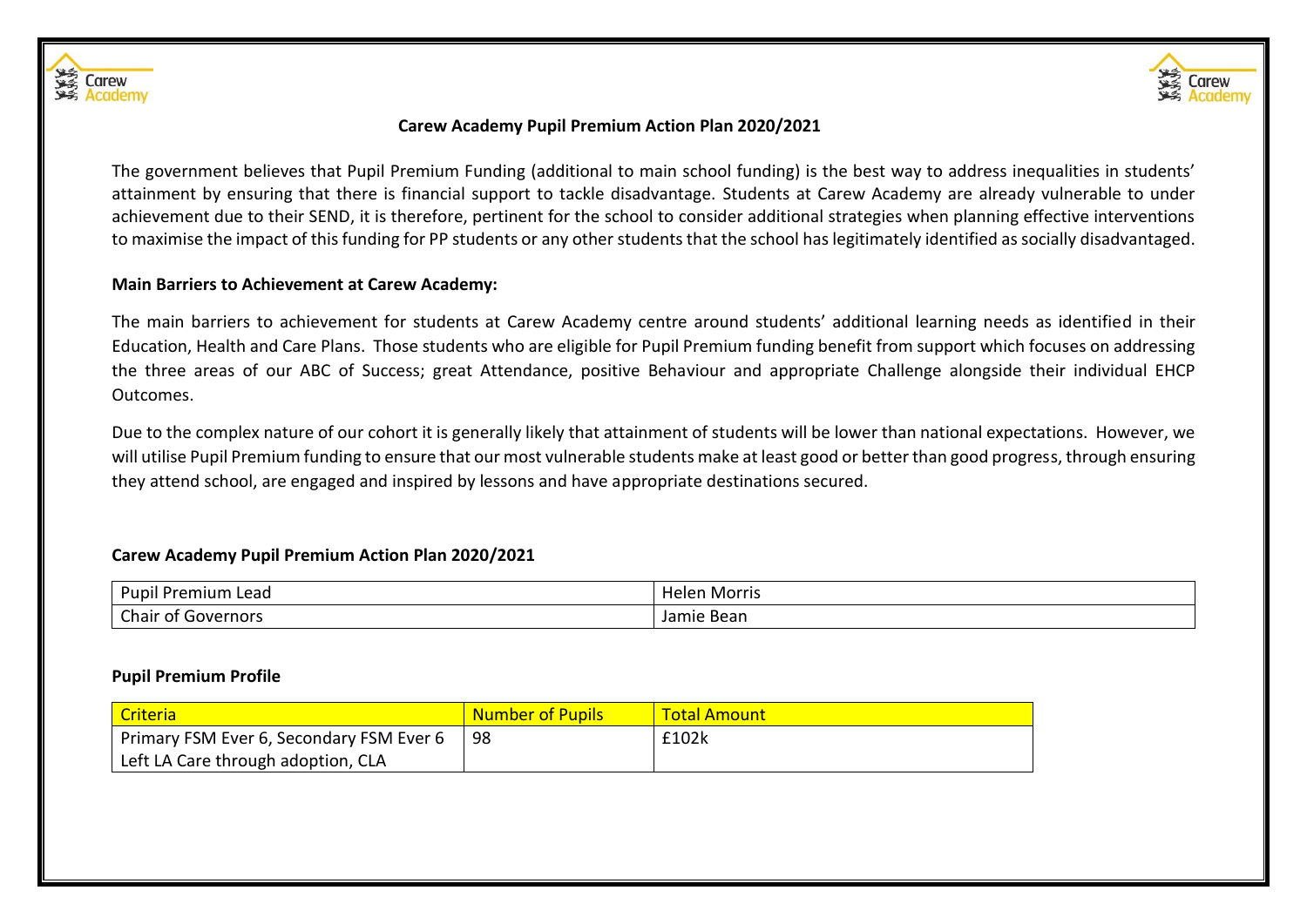Carew Academy, takes a tiered approach to distributing the Pupil Premium funding, covering three areas which support our ABC of Success.

- Teaching Professional Development of staff to improve the impact of teaching and learning for pupils.
- Academic Support Providing additional support for students to promote great Attendance, positive Behaviour and appropriate Challenge
- Wider Approaches Providing broader support for students outside the curriculum

| <b>Area</b>             | <b>Strategy</b>         | <b>Success Criteria</b>                                  | <b>Staff</b>          | <b>Monitoring</b>                   | <b>Review</b> | <b>Total Cost</b> |
|-------------------------|-------------------------|----------------------------------------------------------|-----------------------|-------------------------------------|---------------|-------------------|
| <b>Teaching</b>         | Specialist              | <b>Strategies</b>                                        | NT                    | evidence<br>Walks<br>Learning       | Half Termly   | £4k               |
|                         | <b>Training</b>         | embedded                                                 | specialist approaches |                                     |               |                   |
| <b>Teaching</b>         | Diploma in              | <b>NT</b><br>All Diploma in Education, AO<br>No teaching |                       |                                     | Annually      | £13k              |
|                         | Education               | vacancies                                                |                       | and QTLS Students pass their        |               |                   |
|                         | Assessment              |                                                          |                       | course                              |               |                   |
|                         | Only Route              |                                                          |                       |                                     |               |                   |
|                         | <b>QTLS</b>             |                                                          |                       |                                     |               |                   |
| <b>Teaching</b>         | Drama Therapy           | <b>Increased Drama</b>                                   | HM                    | Learning Walks evidence pupils'     | Half Termly   | £26k              |
|                         | <b>Canine Assisted</b>  | therapy and CAL                                          |                       | with<br>engagement<br>the           |               |                   |
|                         | Learning                | offer                                                    |                       | curriculum                          |               |                   |
| <b>Academic Support</b> | Merit Rewards           | PP students                                              | JD                    | <b>SIMs Merits</b>                  | Half Termly   | £3k               |
|                         |                         | achieve at least                                         |                       | Half Termly Data Dashboard          |               |                   |
|                         |                         | <b>Bronze Award</b>                                      |                       |                                     |               |                   |
| <b>Academic Support</b> | <b>Family Lead Post</b> | Attendance >95%                                          | HM                    | <b>Weekly Attendance Monitoring</b> | Termly        | £26k              |
|                         |                         |                                                          |                       | Half Termly Data Dashboard          |               |                   |
| Wider Approaches        | <b>Breakfast Offer</b>  | <b>Breakfast</b>                                         | <b>RW</b>             | <b>Breakfast</b><br>provided to all | Annually      | £3k               |
|                         |                         | available daily                                          |                       | students and food available in      |               |                   |
|                         |                         |                                                          |                       | <b>Student Support</b>              |               |                   |

# **Overview of Spending**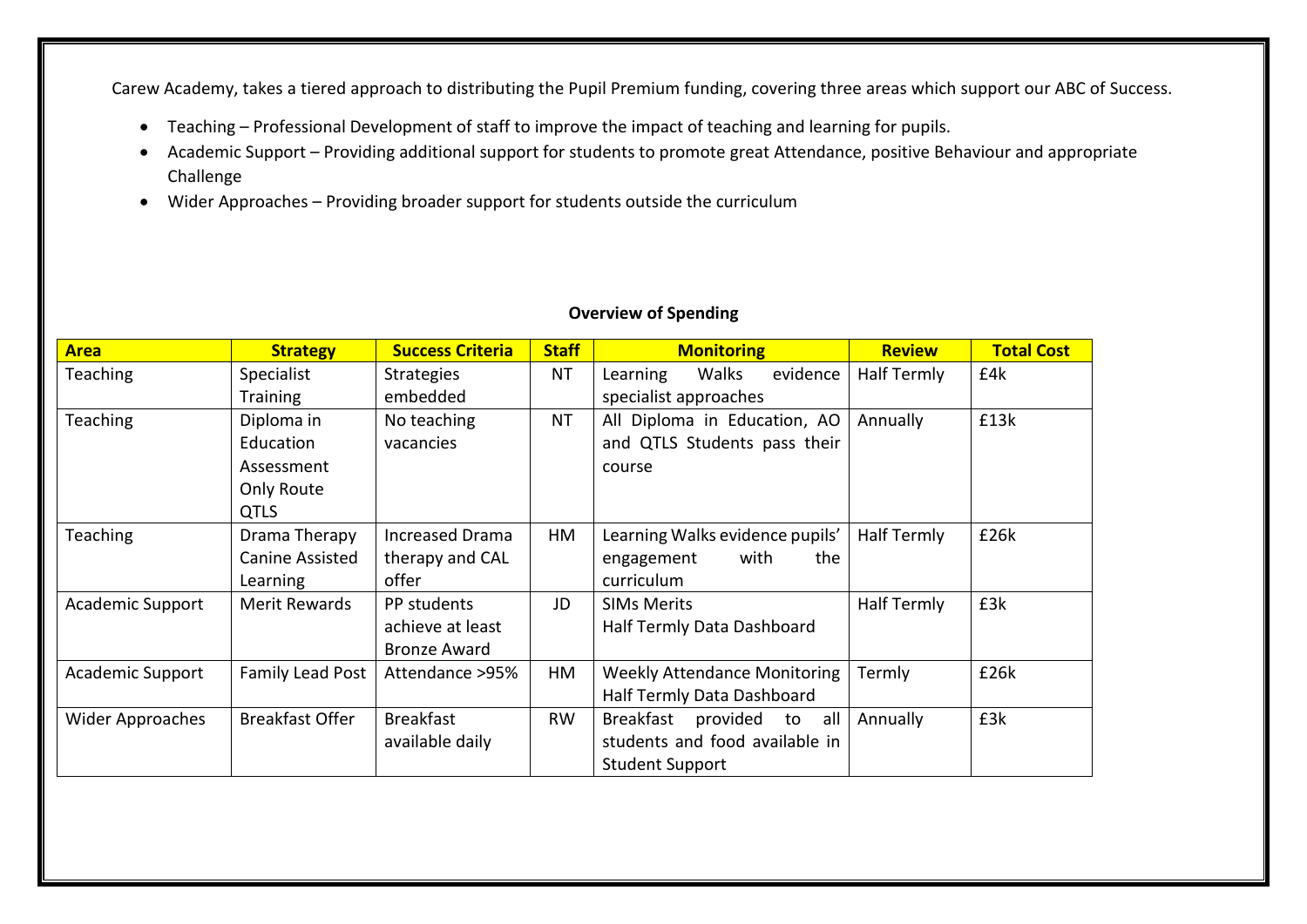| Wider Approaches | Jamie's Farm | 5 Jamie's Farm<br><b>Trips</b> | <b>RW</b> | behaviour   Each Visit<br>Reduction<br>in<br>incidents for<br>students<br>who<br>have attended |              | 27k   |
|------------------|--------------|--------------------------------|-----------|------------------------------------------------------------------------------------------------|--------------|-------|
|                  |              |                                |           |                                                                                                | <b>TOTAL</b> | £102k |

## **Intentions of Spending**

Carew Academy intends to use the Pupil Premium Funding to:

- Increase pupils' confidence and resilience
- Encourage pupils to be more aspirational
- Benefit non-eligible pupils

Through effective implementation of the funding Carew Academy will ensure the impact is that students eligible for Pupil Premium:

- Have high rates of attendance; this is because nationally students in receipt of Pupil Premium and those with Special Educational Needs have lower rates of attendance. At Carew Academy we intend to focus our spending to address this inequality and ensure all students have good attendance.
- Are equally recognised for their efforts and achievements; this is because nationally students with Special Educational Needs have higher rates of exclusion. At Carew Academy we intend to focus our spending to ensure disadvantaged students are recognised for their achievements and we aim to have no Fixed Term Exclusions.
- Have effective support at home through a positive home school partnership. This is because we understand that our families face a wide range of challenges and we want to ensure we allow our parents to access the support available to them.
- Make good progress compared to their peers. This is because we understand our students have a wide range of barriers to learning and we want to ensure our spending helps allow them to overcome these barriers.
- Have positive mental health and emotional wellbeing.